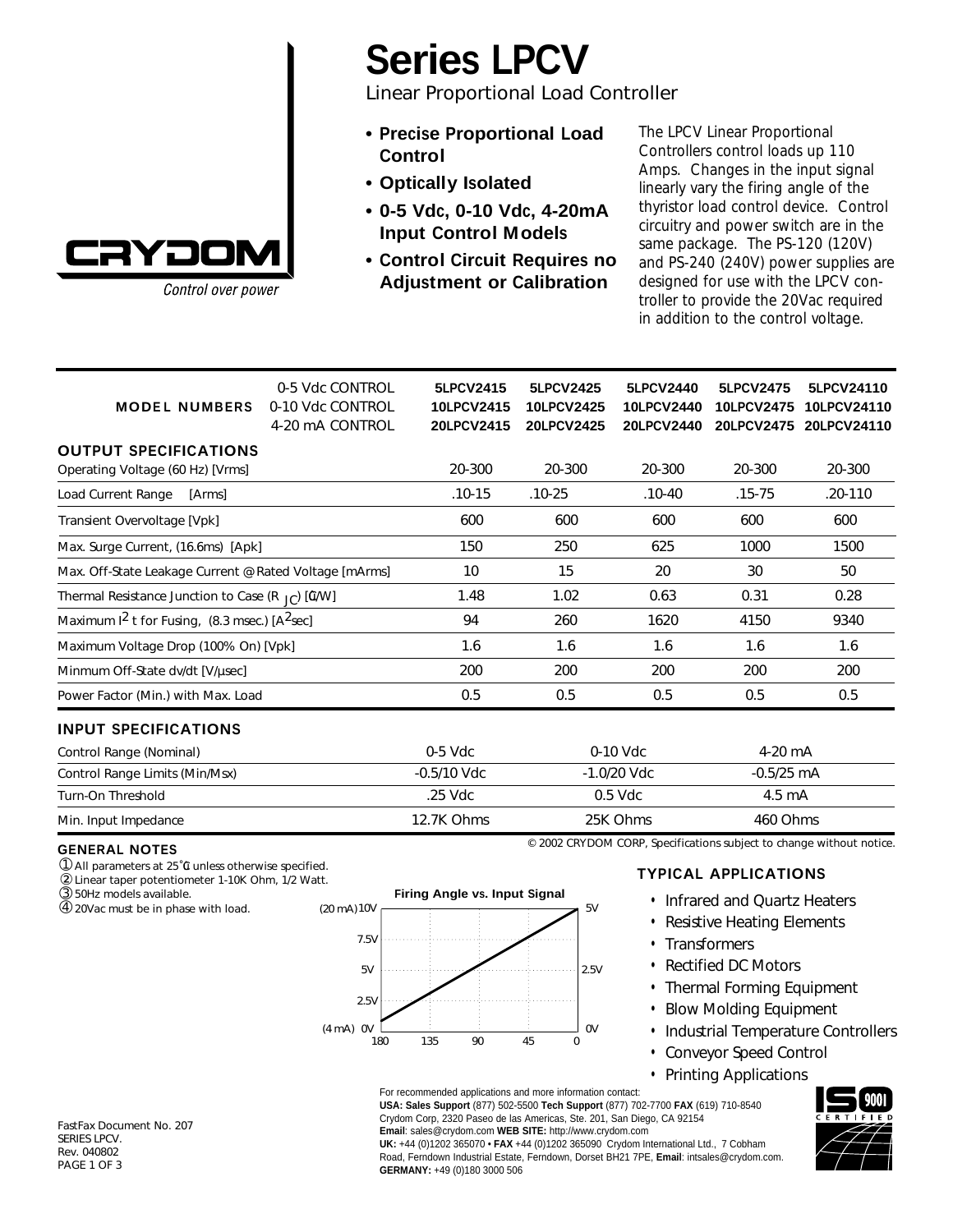

Control over power

## **Series LPCV**

Linear Proportional Load Controller

## **GENERAL SPECIFICATIONS**

| Dielectric Strength, Signal to Load | 2500 Vrms               |
|-------------------------------------|-------------------------|
| Dielectric Strength, Signal to Base | 2500 Vrms               |
| Ambient Operating Temperature Range | $-30$ to $80^{\circ}$ C |
| Ambient Storage Temperature Range   | $-40$ to 125 °C.        |
|                                     |                         |

## **M ECHANICAL SPECIFICATIONS**

Weight: (typical) 6.0 oz. (175g)

Encapsulation: Thermally Conductive Epoxy

Terminals: 8-32 Screws, .25 Inch Fastons



#### **WIRING DIAGRAM**



| POWER SUPPLY SPECIFICATIONS 4<br>Input Voltage 50/60Hz | <b>PS120</b><br>120 Vac           | <b>PS240</b><br>240 Vac |  |
|--------------------------------------------------------|-----------------------------------|-------------------------|--|
| Output Voltage 50/60Hz                                 | 20 Vac/100mA                      | 20 Vac/100mA            |  |
| Ambient Operating Temperature Range                    | $-30$ to $80^{\circ}$ C           |                         |  |
| Ambient Storage Temperature Range                      | $-40$ to 125 °C                   |                         |  |
| <b>MECHANICAL SPECIFICATIONS</b>                       |                                   |                         |  |
| Weight: (typical)                                      | $8.6$ oz. $(245q)$                |                         |  |
| Encapsulation:                                         | <b>Thermally Conductive Epoxy</b> |                         |  |
| Terminals:                                             | 6-32 Screws, .25 Inch Fastons     |                         |  |

©2002 CRYDOM CORP, Specifications subject to change without notice.

#### **NOTE: UNSUITABLE APPLICATIONS**

The LPCV is not suitable for some load control applications including, but not limited to the following:

- AC Motor Control
- Three Phase Motors
- Tranformers requiring pure sine wave input
- Applications which cannot withstand thyristor noise
- Zero Crossing Applications

Please contact Crydom's application engineering department for additional information and specific application questions.

For recommended applications and more information contact:

**USA: Sales Support** (877) 502-5500 **Tech Support** (877) 702-7700 **FAX** (619) 710-8540 Crydom Corp, 2320 Paseo de las Americas, Ste. 201, San Diego, CA 92154

**Email**: sales@crydom.com **WEB SITE:** http://www.crydom.com

**UK:** +44 (0)1202 365070 • **FAX** +44 (0)1202 365090 Crydom International Ltd., 7 Cobham Road, Ferndown Industrial Estate, Ferndown, Dorset BH21 7PE, **Email**: intsales@crydom.com. **GERMANY:** +49 (0)180 3000 506



FastFax Document No. 207 SERIES LPCV. Rev. 040802 PAGE 2 OF 3